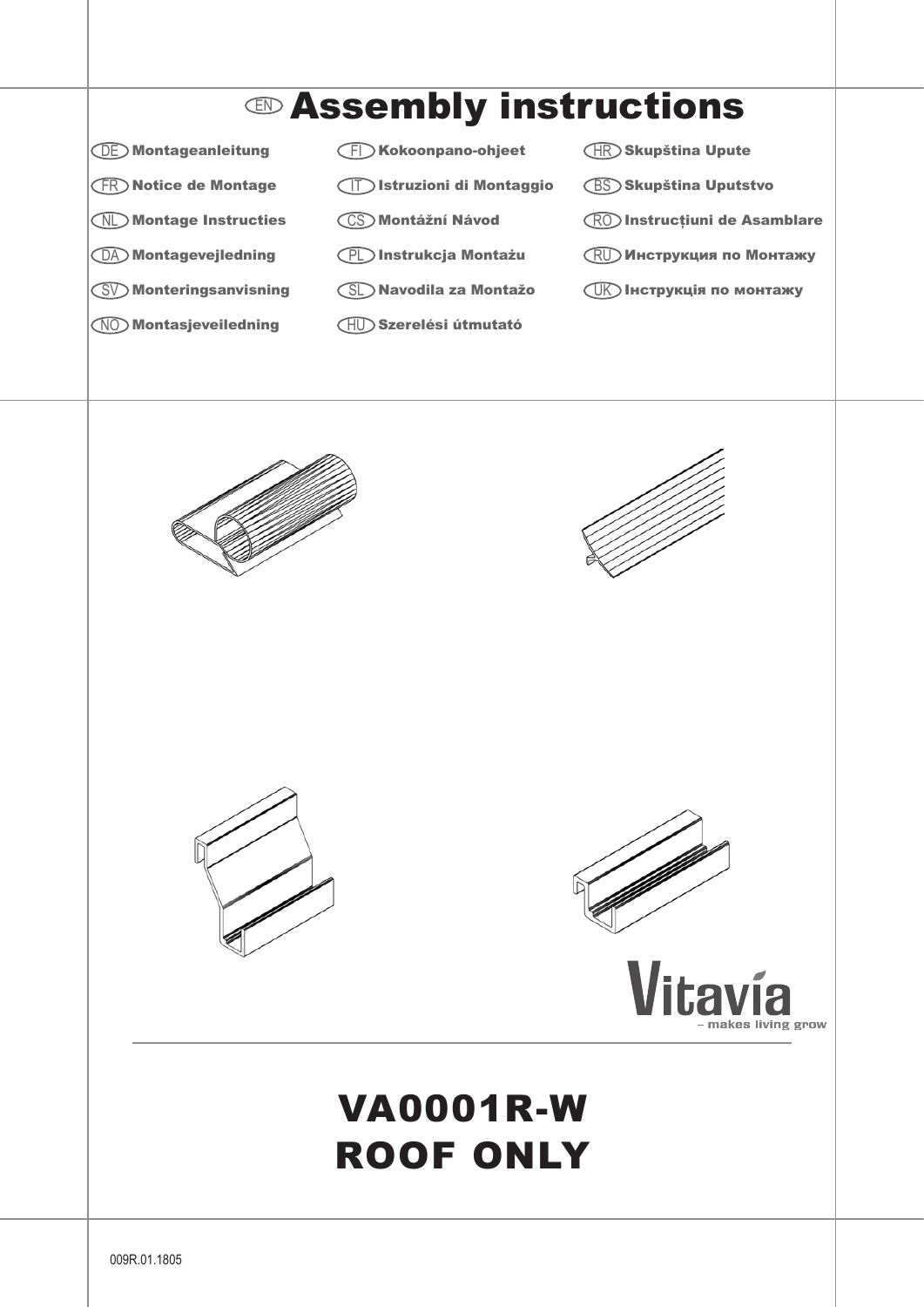## part list

|                | <b>VA0001R-W</b><br>Pack A<br>(30682) | (mm) | <b>TOTAL</b> | <b>VM0002-MN</b><br>VM0011-MN+<br>6700 | <b>VM0001-UJ</b><br><b>VM0035-P</b><br>6700 | <b>VM0002-MN</b><br>VM0011-MN+<br>8300 | <b>VM0001-UJ</b><br><b>VM0035-P</b><br>8300 | Part No.<br>6 <sub>mm</sub> |
|----------------|---------------------------------------|------|--------------|----------------------------------------|---------------------------------------------|----------------------------------------|---------------------------------------------|-----------------------------|
| 1              | Z <sub>3</sub>                        | 30   | 4x           | 2x                                     | 2x                                          | 2x                                     | 4x                                          | 1317                        |
| $\overline{2}$ | Z4                                    | 30   | 10x          | 8x                                     | 8x                                          | 10x                                    | 10x                                         | 1318                        |
| 3              | 2399                                  | 20   | 10x          | 6x                                     | 6x                                          | 8x                                     | 6x                                          | 2399                        |
|                |                                       |      |              |                                        |                                             |                                        |                                             |                             |
| 4              | h4                                    | 970  | 8x           | 4x                                     | 4x                                          | 4x                                     | 8x                                          | 6603                        |

| - | ,,, | J I V | uΛ  | $\cdots$   | $\cdots$    | $\cdots$ | $\ddotsc$ | $  -$ |
|---|-----|-------|-----|------------|-------------|----------|-----------|-------|
|   | h5  | 1509  | 16x | 12v<br>▎∠⋏ | 12.5<br>▎∠⋏ | 16x      | 10v<br>22 | 6602  |
|   |     |       |     |            |             |          |           |       |

|   | <b>VA0001R-W</b><br>(mm)<br>TOTAL<br>Pack B<br>(30683) |    | <b>VM0002-MN</b><br>VM0011-MN+<br>9900 | <b>VM0001-UJ</b><br><b>VM0035-P</b><br>9900 | <b>VM0002-MN</b><br>VM0011-MN+<br>11500 | <b>VM0001-UJ</b><br><b>VM0035-P</b><br>11500 | Part No.<br>6 <sub>mm</sub> |      |
|---|--------------------------------------------------------|----|----------------------------------------|---------------------------------------------|-----------------------------------------|----------------------------------------------|-----------------------------|------|
|   | Z3                                                     | 30 | 4x                                     | 2x                                          | 4х                                      | 2x                                           | 4х                          | 1317 |
| 2 | Z4                                                     | 30 | 14x                                    | 12x                                         | 12x                                     | 14x                                          | 14x                         | 1318 |
| 3 | 2399                                                   | 20 | 12x                                    | 10x                                         | 8x                                      | 12x                                          | 10x                         | 2399 |

| h4             | 970  | 8x  | 4х  | υ.<br>ОΧ | 4χ  | 8x  | 6603 |
|----------------|------|-----|-----|----------|-----|-----|------|
| h <sub>5</sub> | 1509 | 24x | 20x | 16x      | 24x | 20x | 6602 |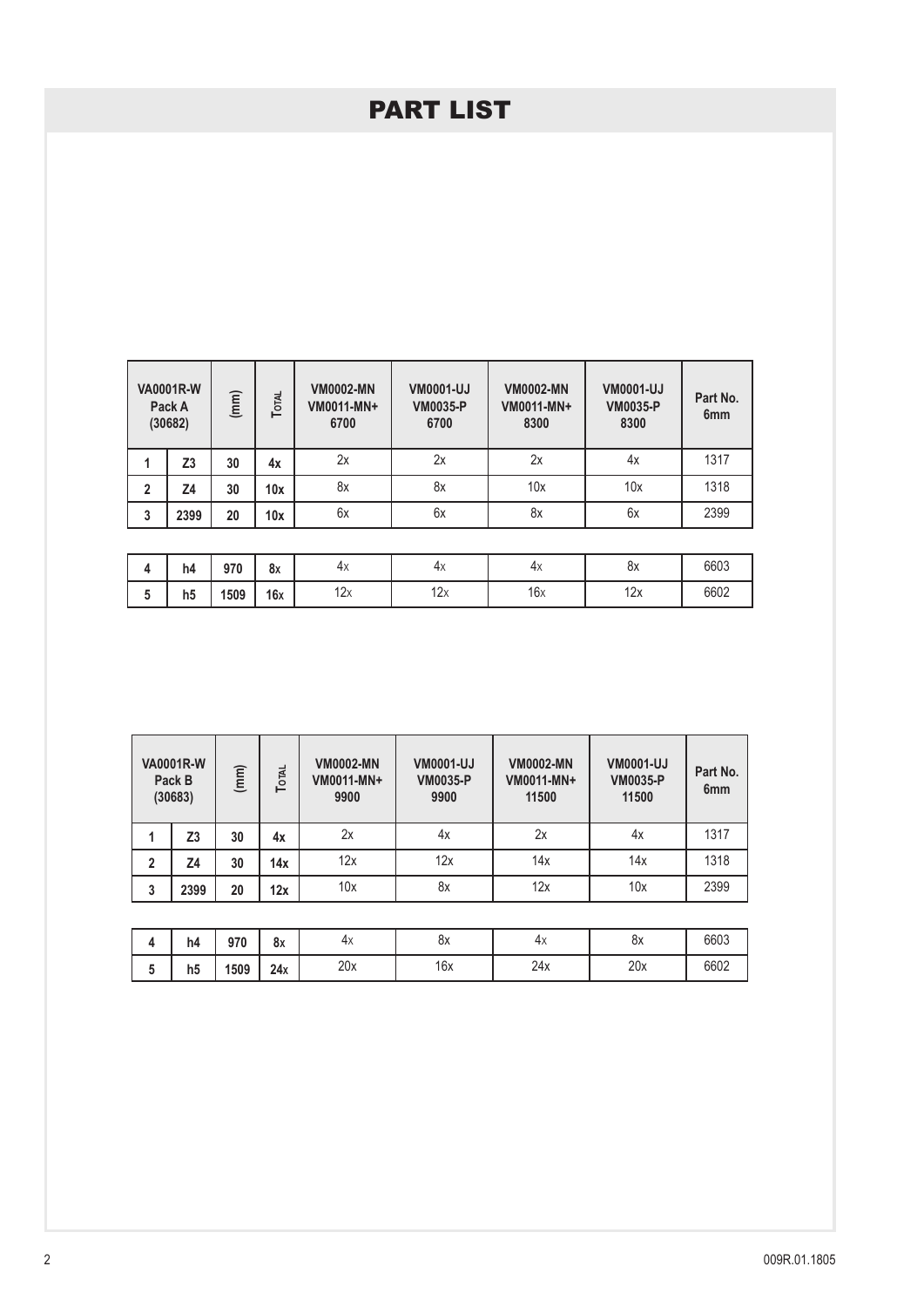## part list

|                | <b>VA0001R-W</b><br>Pack A<br>(30682) | (mm) | Тота | <b>VM0024-V</b><br><b>VM0036-AP</b><br>2500,<br><b>VM0025-C</b><br>3000 | <b>VM0024-V</b><br><b>VM0036-AP</b><br>3800,<br><b>VM0025-C</b><br><b>VM0049-CS</b><br>4400 | Part No.<br>6 <sub>mm</sub> |
|----------------|---------------------------------------|------|------|-------------------------------------------------------------------------|---------------------------------------------------------------------------------------------|-----------------------------|
| 1              | Z3                                    | 30   | 4x   | 1x                                                                      | 1x                                                                                          | 1317                        |
| $\overline{2}$ | Ζ4                                    | 30   | 10x  | 4x                                                                      | 6x                                                                                          | 1318                        |
| 3              | 2399                                  | 20   | 10x  | 3x                                                                      | 5x                                                                                          | 2399                        |
|                |                                       |      |      |                                                                         |                                                                                             |                             |
| 4              | h3                                    | 610  | 2x   | 2x                                                                      | 2x                                                                                          | 6605                        |
| 5              | h5                                    | 1132 | 10x  | 6x                                                                      | 10x                                                                                         | 6610                        |

| <b>VA0001R-W</b><br>Pack A<br>(30682) |      | Тотац<br>(mm) |     | <b>VM0024-V</b><br><b>VM0036-AP</b><br><b>VM0047-VS</b><br>5000,<br><b>VM0004-C</b><br><b>VM0050-CS</b><br>5800 | <b>VM0005-V</b><br><b>VM0037-AP</b><br><b>VM0048-VS</b><br>6200,<br><b>VM0004-C</b><br>7300 | Part No.<br>6 <sub>mm</sub> |
|---------------------------------------|------|---------------|-----|-----------------------------------------------------------------------------------------------------------------|---------------------------------------------------------------------------------------------|-----------------------------|
|                                       | Z3   | 30            | 4x  | 1х                                                                                                              | 2x                                                                                          | 1317                        |
| $\overline{2}$                        | Z4   | 30            | 10x | 8x                                                                                                              | 10x                                                                                         | 1318                        |
| 3                                     | 2399 | 20            | 10x | 7x                                                                                                              | 8x                                                                                          | 2399                        |

| h3 | 610  | 4х  | $\overline{\phantom{0}}$ | 4х  | 6605 |
|----|------|-----|--------------------------|-----|------|
| h5 | 1132 | 16x | 14x                      | 16x | 6610 |

| <b>VA0001R-W</b><br>Pack B<br>(30683) |                | (mm) | Тотац | <b>VM0005-V</b><br><b>VM0037-AP</b><br><b>VM0048-VS</b><br>7500 | Part No.<br>6 <sub>mm</sub> |
|---------------------------------------|----------------|------|-------|-----------------------------------------------------------------|-----------------------------|
| 1                                     | Z <sub>3</sub> | 30   | 4x    | 2x                                                              | 1317                        |
| $\overline{2}$                        | Z <sub>4</sub> | 30   | 14x   | 12x                                                             | 1318                        |
| 3                                     | 2399           | 20   | 12x   | 10x                                                             | 2399                        |
|                                       |                |      |       |                                                                 |                             |

| Δ | h3             | 610  | 4x  | 4х  | 6605 |
|---|----------------|------|-----|-----|------|
| 5 | h <sub>5</sub> | 1132 | 20x | 20x | 6610 |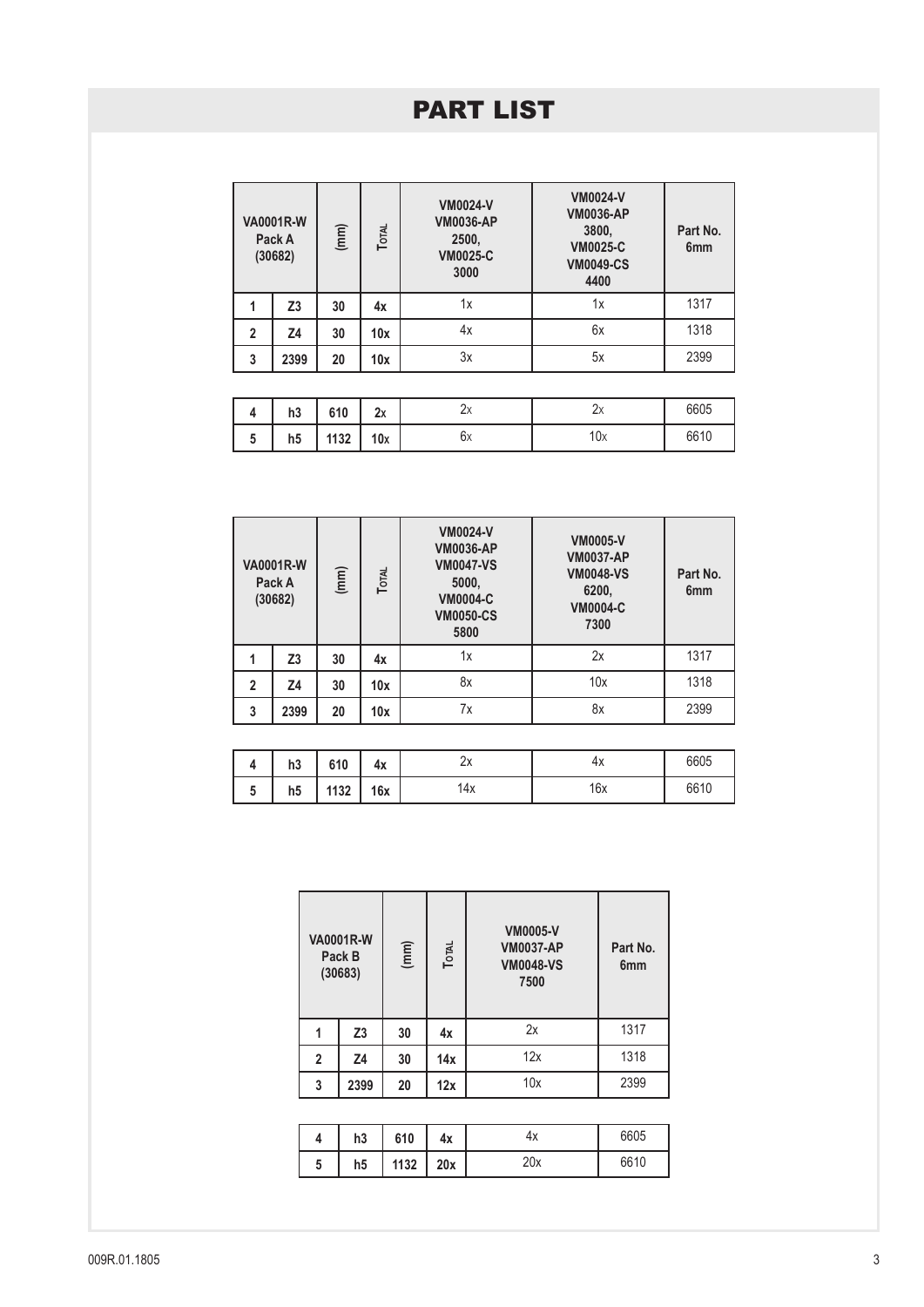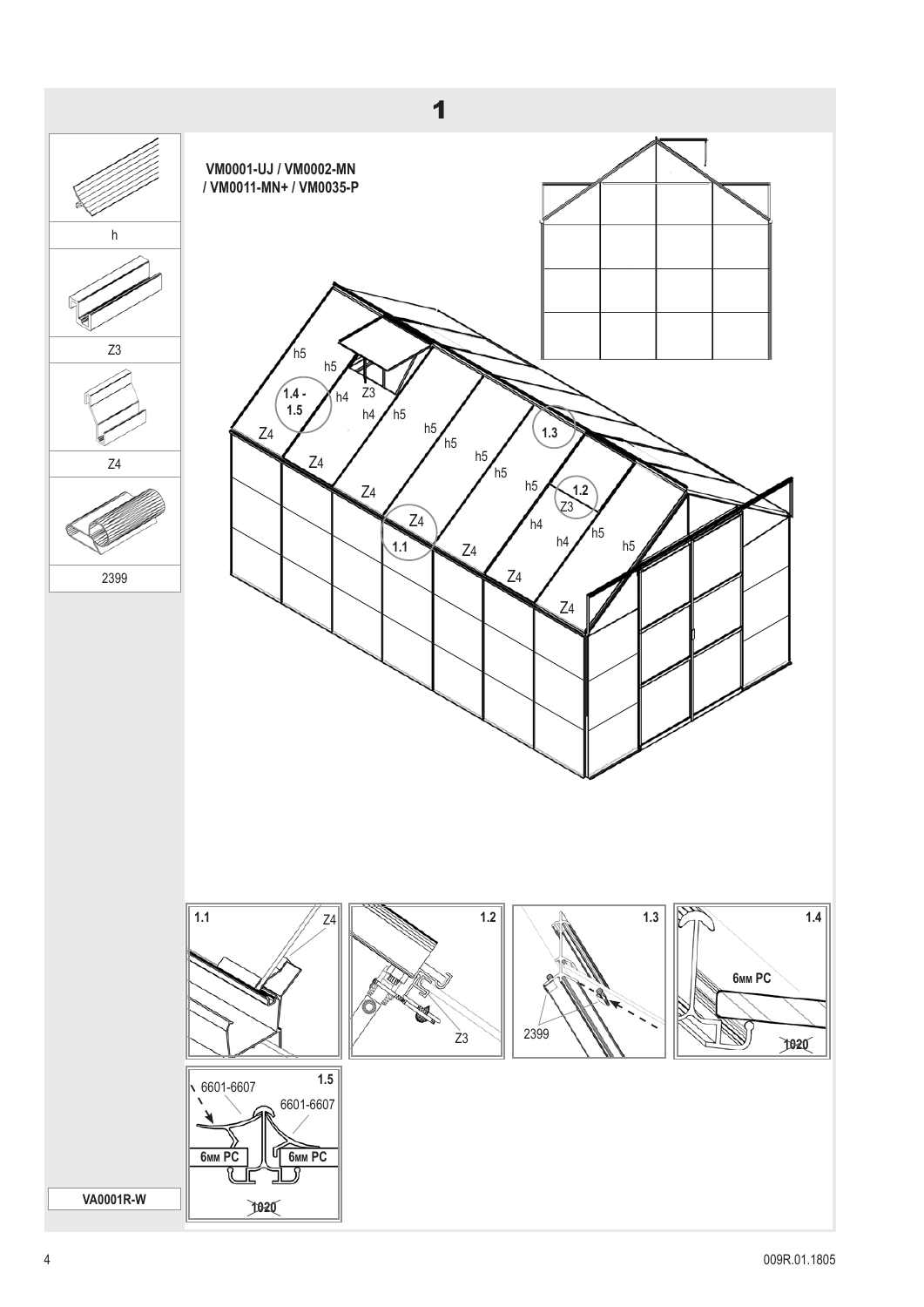